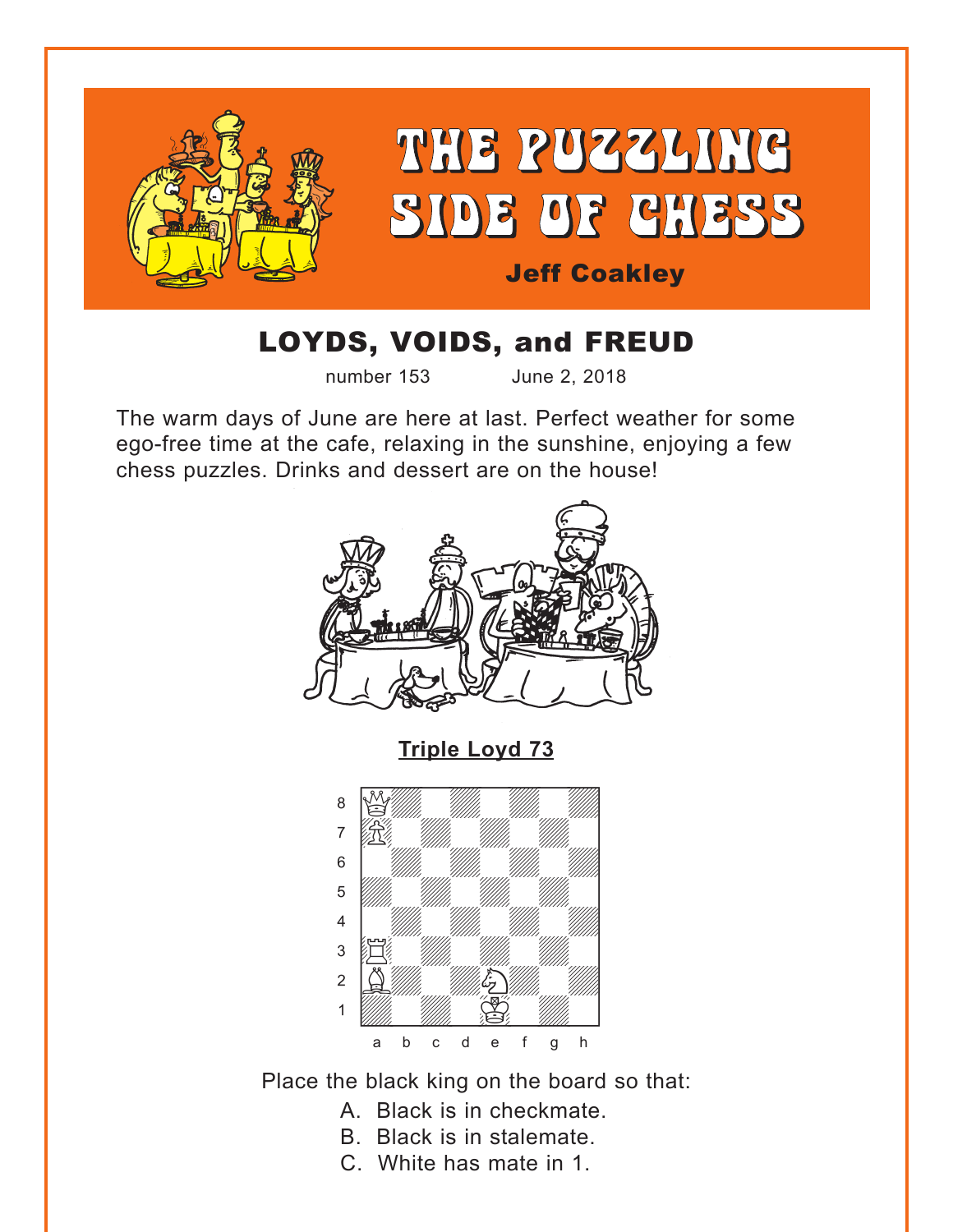### **Inverted Loyd 47**

<span id="page-1-0"></span>

Place a white bishop and two rooks on the board so that White has mate in 1.



The Calculating Mind

Sigmund Freud once made this cognizant observation.

"He who hopes to learn the fine art of the game of chess from books will soon discover that only the opening and closing moves of the game admit of exhaustive systematic description, and that the endless variety of the moves which develop from the opening defies description; the gap left in the instructions can only be filled in by the zealous study of games fought out by master-hands."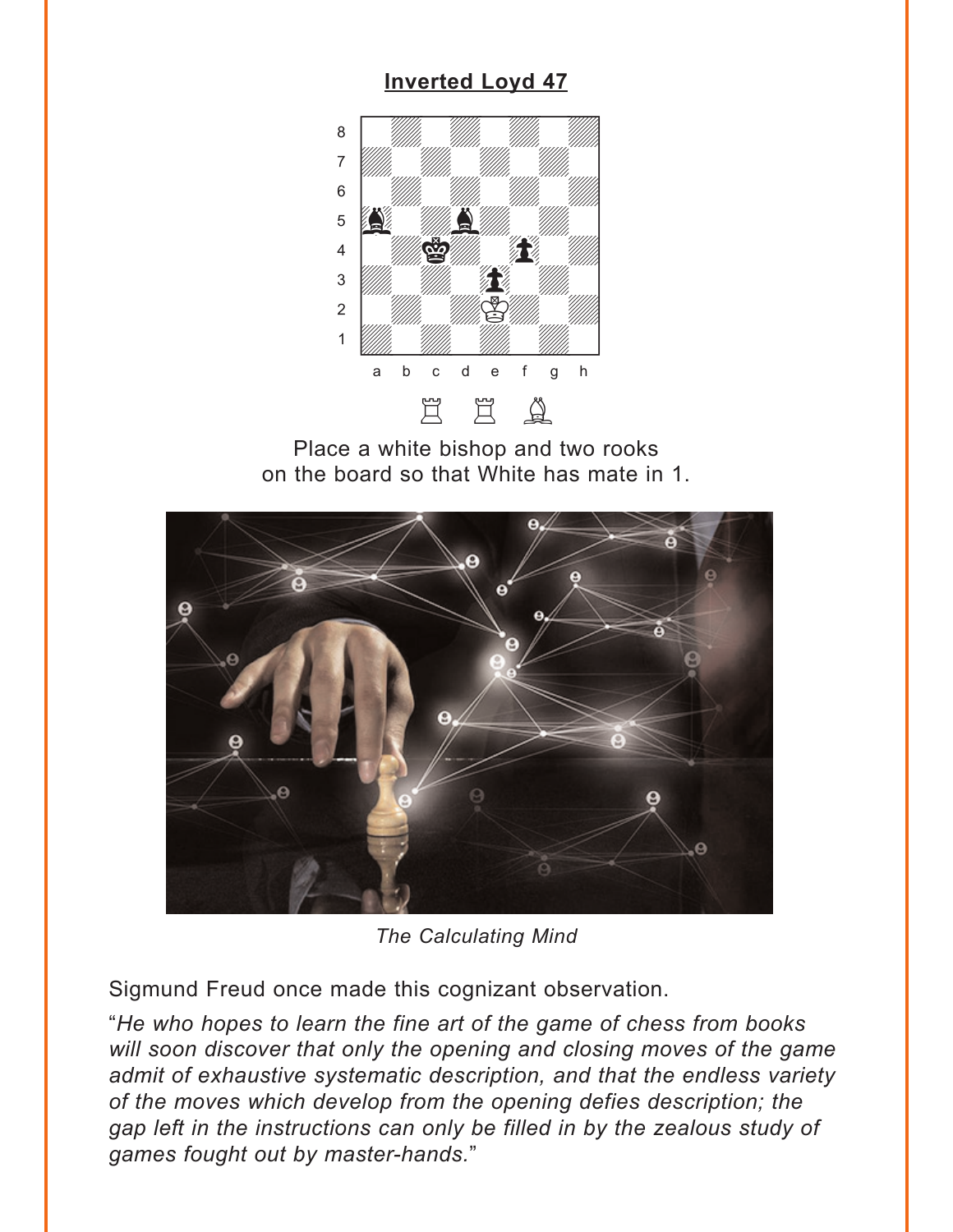<span id="page-2-0"></span>Here's a twin to the previous problem. Black pawn on a3 instead of f4.



**Inverted Loyd 48** 

Place a white bishop and two rooks on the board so that White has mate in 1.

Imagine matching wits across a chessboard with Sigmund Freud (1856-1939). According to his biographer, Ernest Jones, "Freud played a good deal of chess in coffee houses in the earlier years, but he came to find the concentration more of a strain than an enjoyment, and after 1901 he gave it up altogether." At age 45.



Colourful Concepts in a Black and White World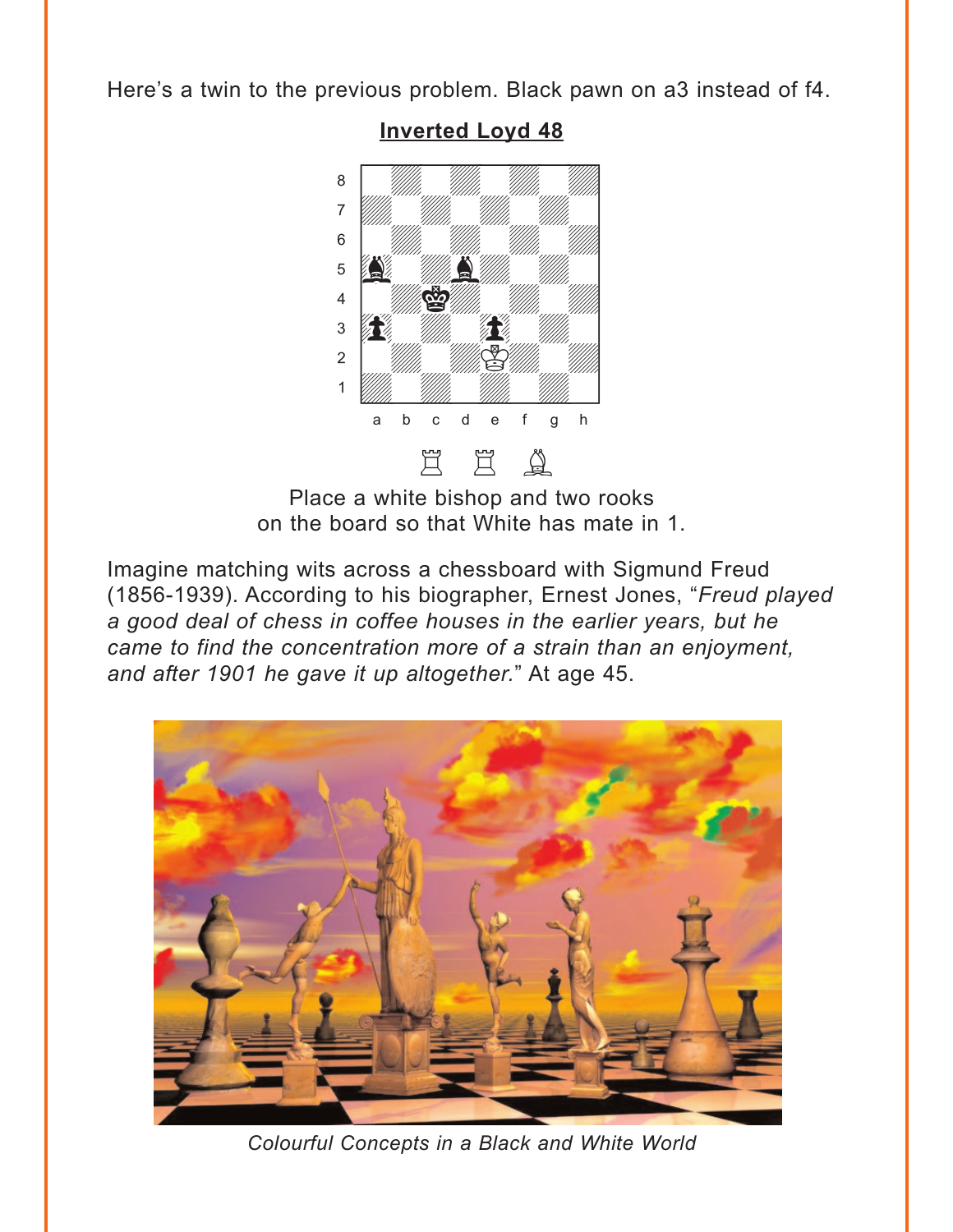<span id="page-3-0"></span>The goal in the following puzzle is to create a rookless void.

**Synthetic Game 36** 



Compose a game that ends with all rooks captured before White's 7th move. Six moves by each side, no rooks left on the board.



Reuben Fine (1914-1993), a world class grandmaster from New York City, retired from chess competition in 1951 to become a Freudian psychologist. His book The Psychology of the Chess Player (1956) has raised many an eyebrow. One quote:

"The ego of the chess player employs many intellectual defences. There is an alteration of thought and action, rather than a simple replacement of action by thought. Real intellectual abilities are needed to acquire skill, and the ego must be healthy enough to put these to use. Aggression is handled by a deep repression. Considerable narcissistic gratification may be derived, both through the individualized combat situation, and through the symbolism of the King."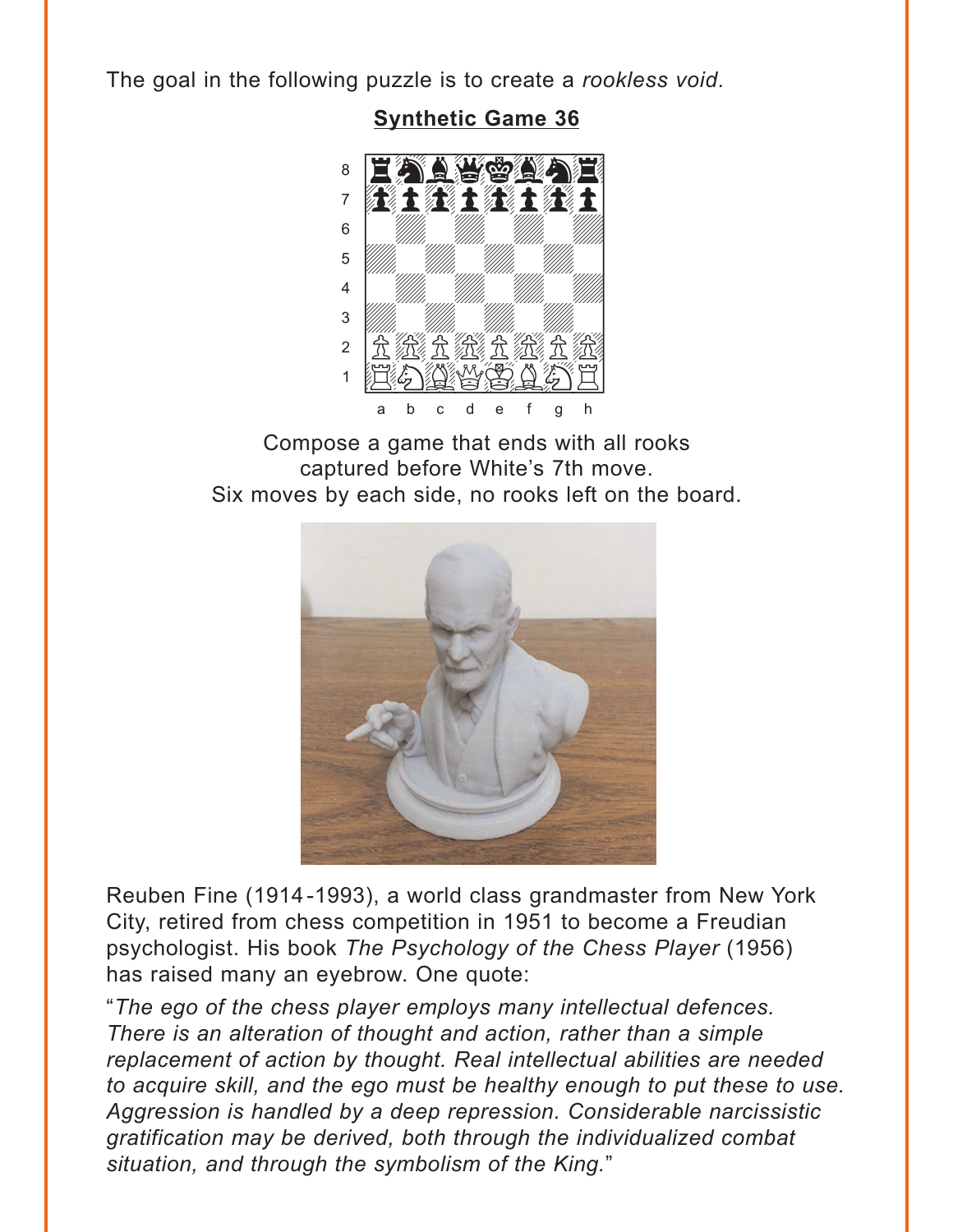### **[Bishop Mate Maximizer](#page-7-0)**

<span id="page-4-0"></span>

Construct a legal position in which White has the most bishop moves that mate in 1.

part a. Discovered checks are not allowed.

part b. Discovered checks are allowed.

*"Legal" means reachable in an actual game. In part b, each move by a piece that uncovers mate is counted separately.*

Reuben Fine also wrote several excellent chess books, including *Basic Chess Endings* (1941) and *The Middle Game in Chess* (1952). Another quote of note:

"*Discovered check is the dive bomber of the chessboard.*"



*Dive bombers were used by Germany and the United States in World War II. By diving straight at their targets, they were able to aim their bombs more accurately.*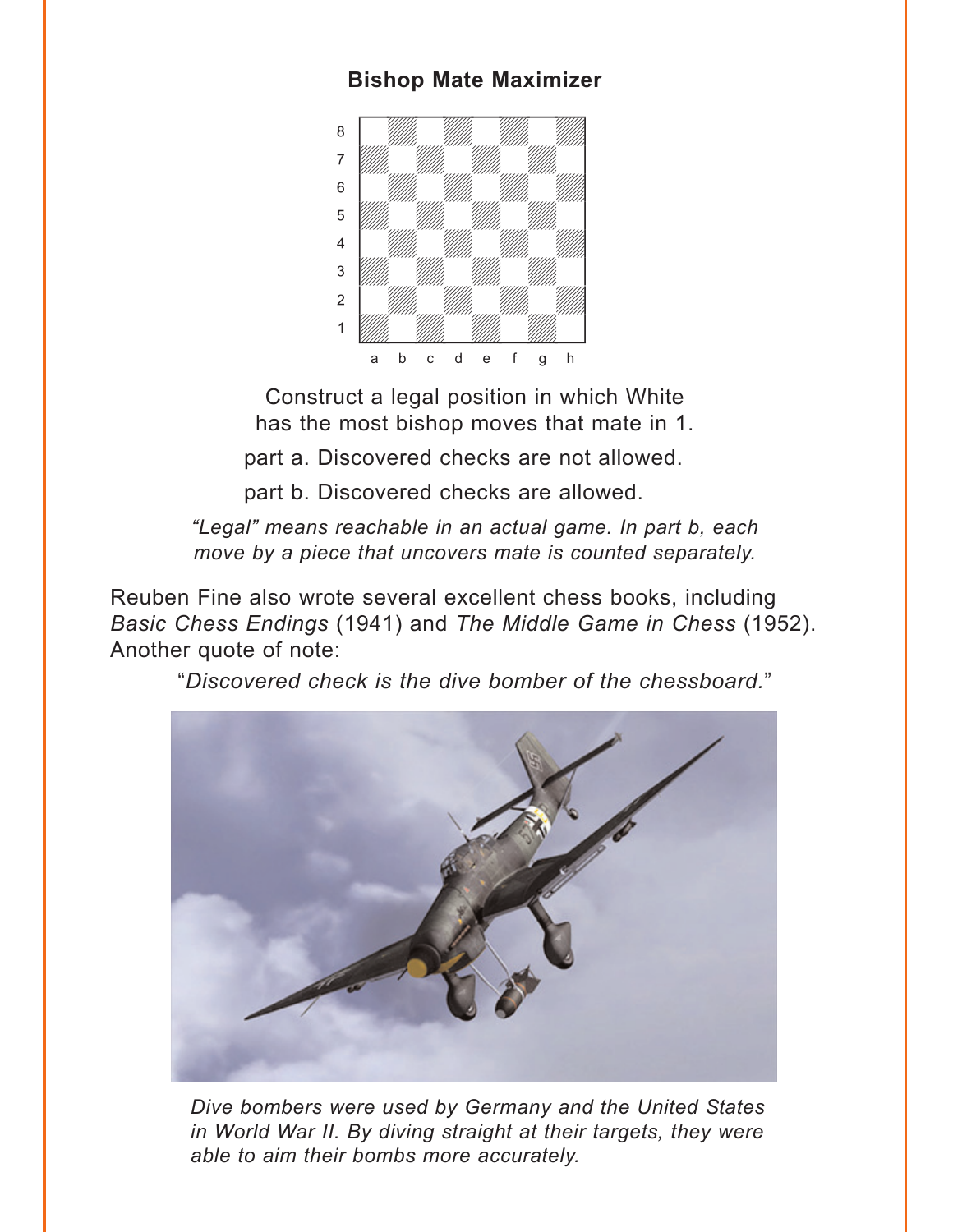## <span id="page-5-0"></span>**SOLUTIONS**

All problems by J. Coakley, *Puzzling Side of Chess* (2018).

**PDF hyperlinks.** You can advance to the solution of any puzzle by clicking on the underlined title above the diagram. To return to the puzzle, click on the title above the solution diagram.

*Archives***.** Past columns and a detailed index of problem-types and composers are available in the *Puzzling Side of Chess* archives.







The ever popular corner to corner queen.





**[Inverted Loyd 47](#page-1-0)**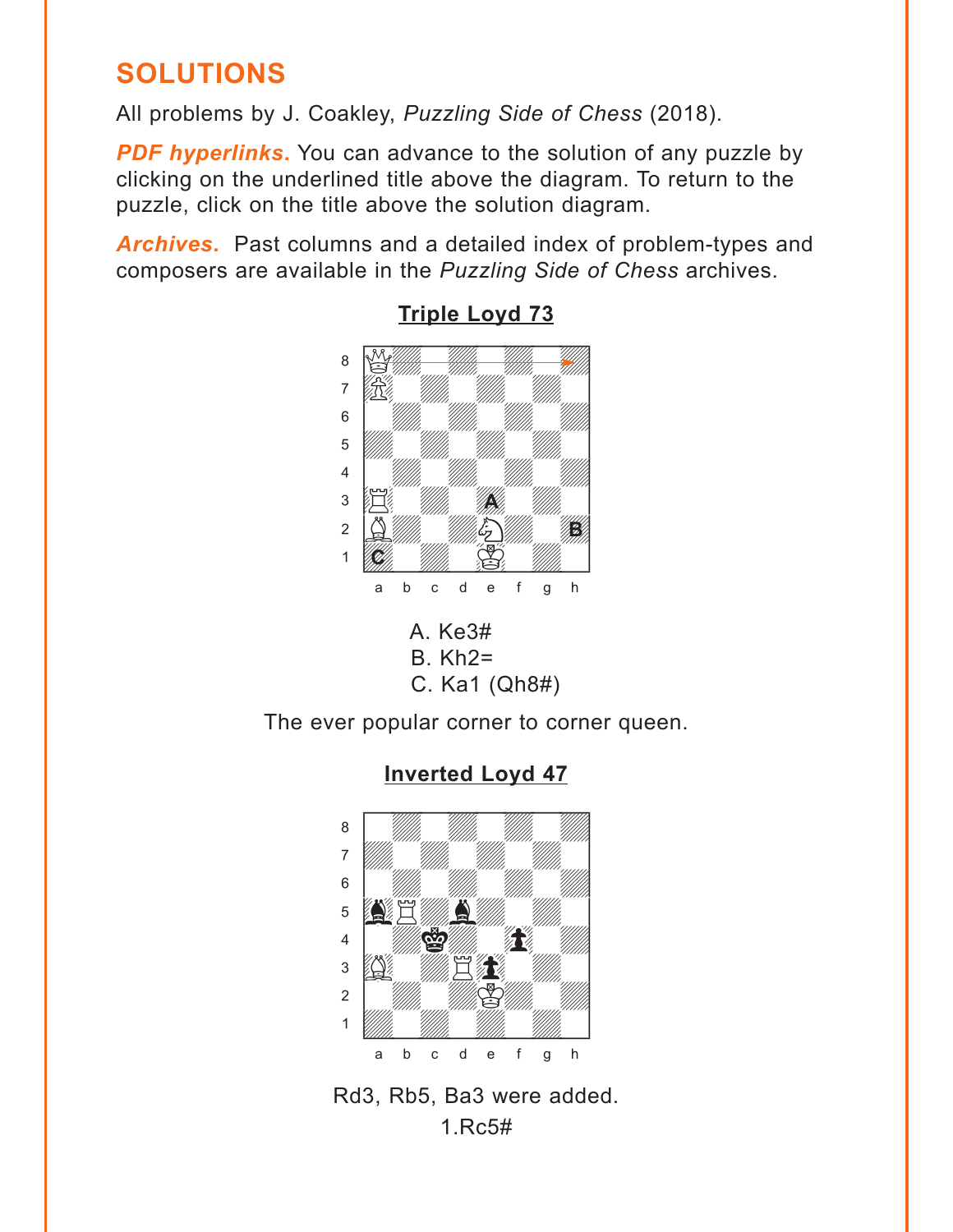### **[Inverted Loyd 48](#page-2-0)**

<span id="page-6-0"></span>

Rb3, Rb5, Bf1 were added. 1.Kxe3#



**[Synthetic Game 36](#page-3-0)**



1.g3 g6 2.Bg2 Bg7 3.b3 b6 4.Bxa8 Bxa1 5.Bb2 Bb7 6.Bxh8 Bxh1 The solution is not unique. The moves can be played in various orders. Any or all of the b- and g-pawns could advance two squares.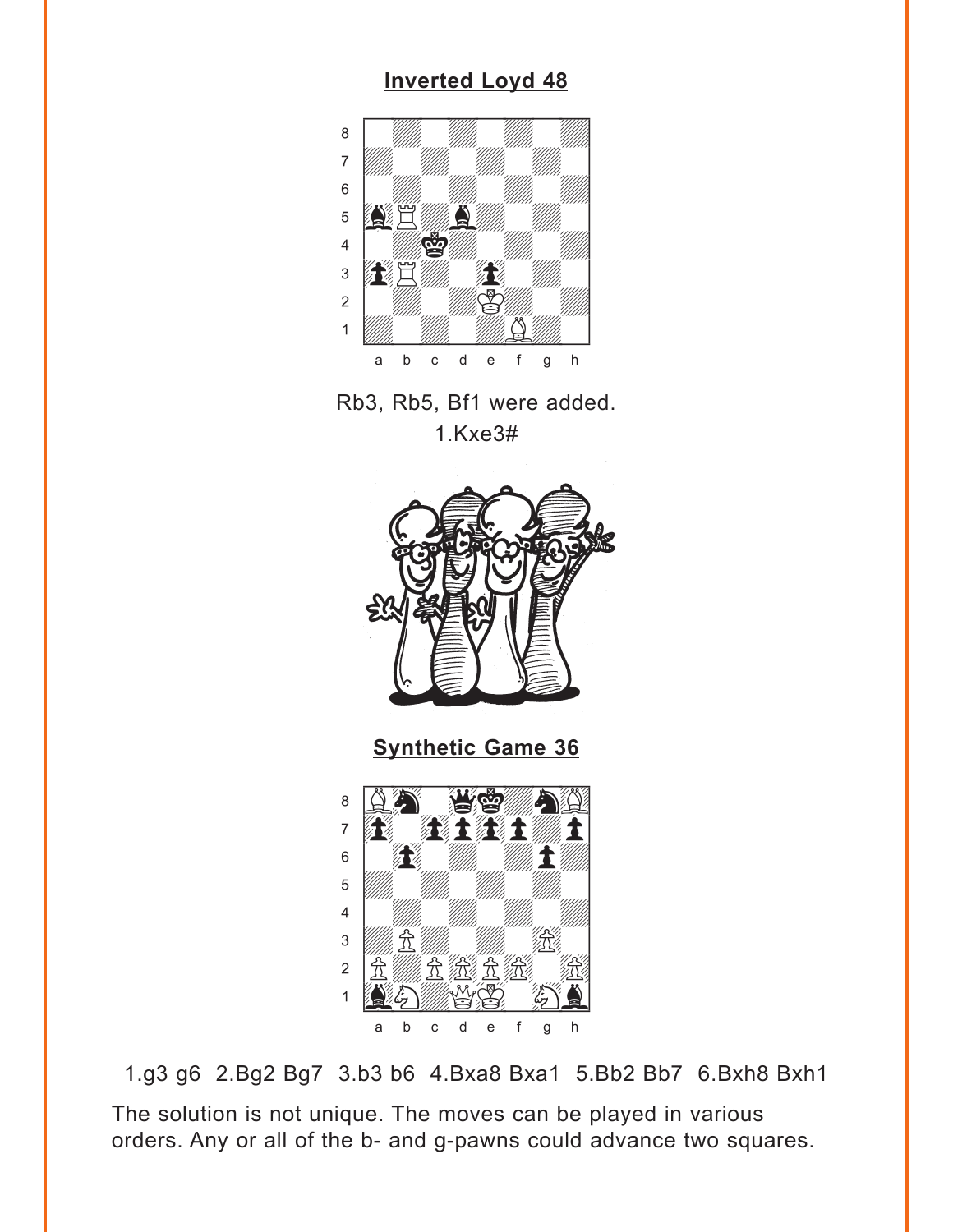<span id="page-7-0"></span>

18 mates in one

Eighteen is the theoretical maximum, nine bishops with two mates each. The tenth bishop (f3) is necessarily on an opposite-colour square.



**b.** [with discovered checks](#page-4-0) 

48 mates in one with a bishop move  $(2 + 10 + 7 + 10 + 2 + 13 + 2 + 2)$ 

To show legality, the last moves could have been 1.Be7-d6+ Ke5-d4.

The bishops on c4 and e4 must be doubly protected so that discovered checks by Bb4+ or Bf4+ are mate.

The theoretical maximum for this task is 54 mates. With nine bishops and three rooks.  $(13 + 11 + 11 + 9$  discoveries) +  $(2 \times 5$  direct checks) However this is evidently impossible. Can you break the record of 48?

Two more positions with 48 mates are given on the next page.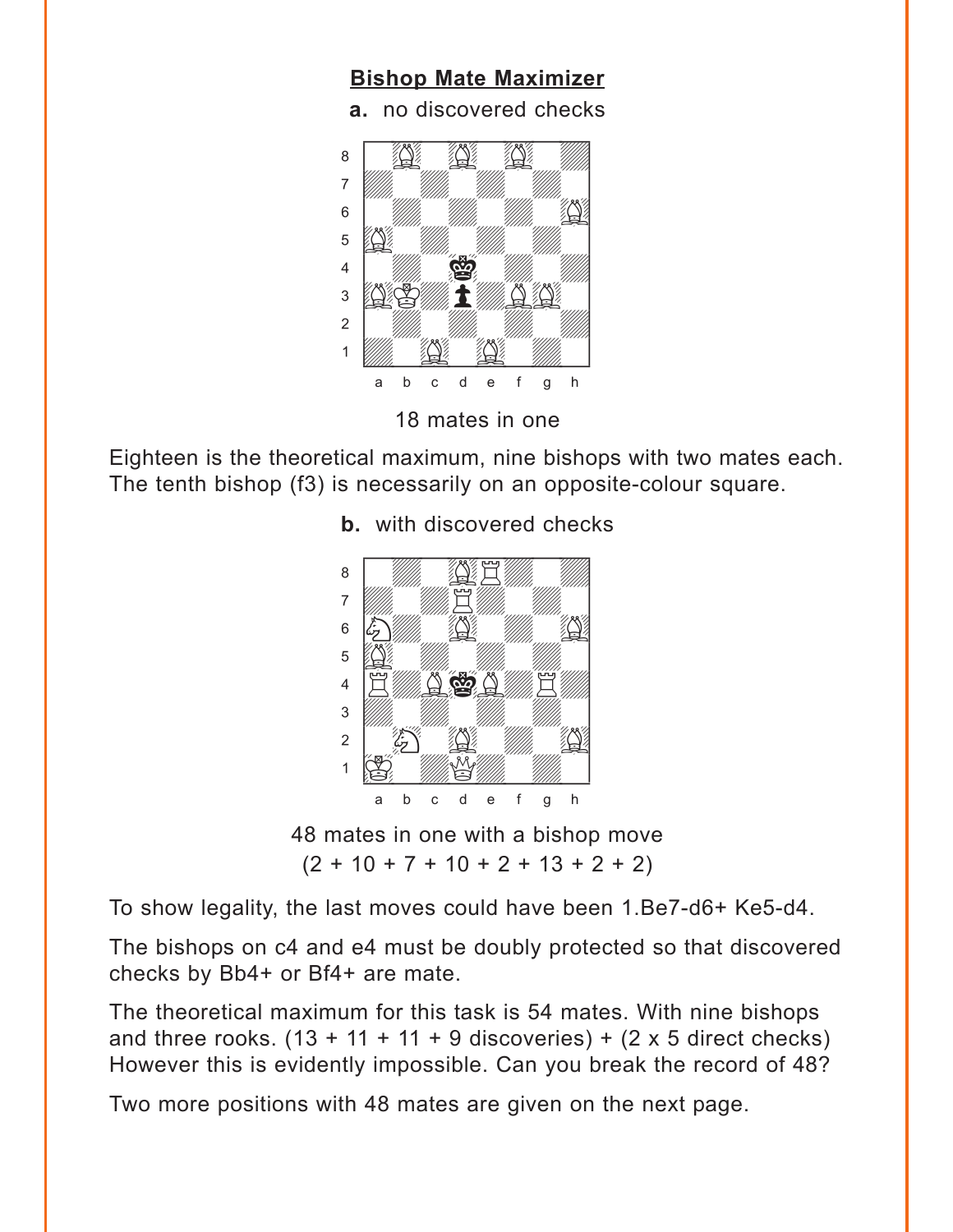

48 mates in one with a bishop move  $(10 + 7 + 10 + 2 + 13 + 2 + 2 + 2)$ 



48 mates in one  $(1 + 2 + 11 + 7 + 9 + 2 + 13 + 1 + 2)$